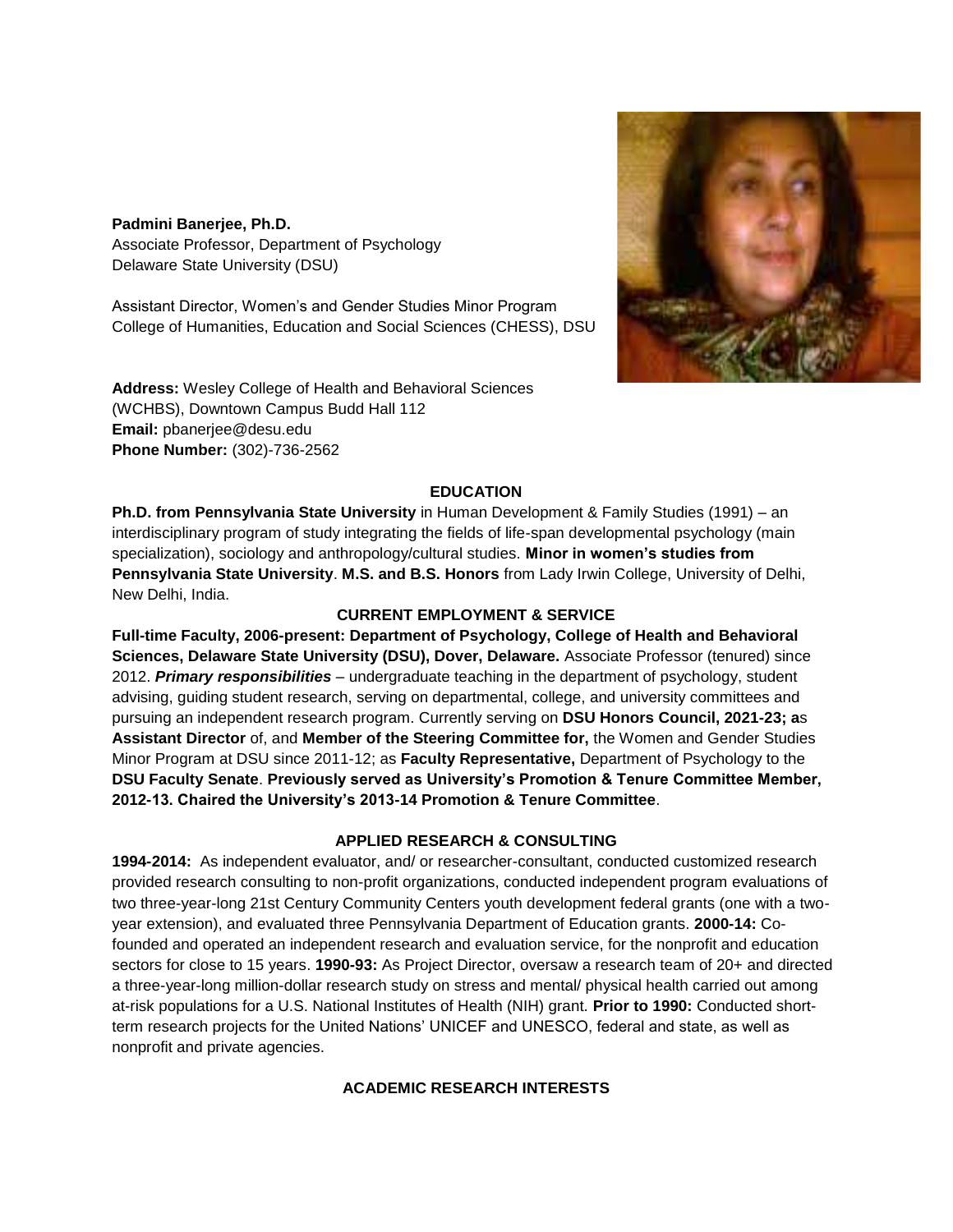- Issues in cross-cultural and health psychology – migration, identity and mental health; the psychology of displacement/ dislocation; the refugee/ displaced person experience; climate-change-led forced migration and resettlement.

- Stress and health and the individual sense of control over one's life in the context of multiple role involvement (my doctoral dissertation); anxiety in modern life; resilience, coping, sense of coherence and post-traumatic growth

- Gender issues: diverse career pathways of women in STEM specializations

- Educational issues – factors affecting student engagement in the classroom

#### **SELECTED PUBLICATIONS**

Banerjee, P. and German, M. (Chapter in revision 20-21; publication expected in 2022-23). Generation Z and Spirituality in the Age of COVID: Emerging New Terrain? In M. Kopytowska, A. Galkowski, and M. Leone (Eds.), *Thought-Sign-Symbol: Cross-Cultural Representations of Religion*. Publisher TBD.

Banerjee, P. and Nurse, A.M. (2019). Companion Website Material and Test Bank Ancillary Materials for *Gendered Lives: Intersectional Perspectives* by Gwyn Kirk and Margo Okazawa-Rey published in August 2019 by Oxford University Press (OUP), New York, NY. Agreement signed in March 2019.

Banerjee, P. (2019). Book Review: Pace, Michelle & Somdeep Sen (Eds.). Syrian Refugee Children in the Middle East and Europe: Integrating the Young and Exiled. London and New York: Routledge, 2018. Commissioned and published by Journal of International and Global Studies, 10, 2, Lindenwood University.

German, M. and Banerjee, P. (2016). Migration, Technology and Adaptation: Post-Migration Experiences of Filipino Immigrants in the US. In C. Sarmento (Ed.), *Semiotics of Intercultural Communication: from Theory to Practices*. Porto: CEI & Edições Afrontamento

German, M. and Banerjee, P. (2016). Continental Divides in an Age of Technology: Unanticipated Consequences of Emigration and Implications for the Economic, Political and Socio-Cultural Arrangements in the Home Country. MEDIA WATCH Journal of Communication, VII, 2. 150-9.

Banerjee, P. and German, M. (2014). Religious-Ethnic Identities in Multicultural Societies: Identity in the Global Age. In M. Kopytowska and Y. Kalyango (Eds.), *Why Discourse Matters: Negotiating Identity in a Mediatized World* (pp.265-284). NY: Peter Lang Publishing. http://www.amazon.com/Why-Discourse-Matters-NegotiatingMediatized/dp/1433123908

Banerjee, P. (2012). Studying the Role of Culture in Psychology: An Overview of Approaches, Guiding Concepts, and Issues. In J. Rich (Ed.), *Research Doesn't Have to be Boring*. IA: Kendall-Hunt Publishing Company. https://www.kendallhunt.com/storeproduct.aspx?id=38988

German, M. & Banerjee, P. (2011). (Eds.) *Migration, Technology & Transculturation: A Global Perspective*. St. Charles, MO: Lindenwood University Press. https://www.sites.google.com/site/transculturationbook/

Banerjee, P. (2011). Witkin, Herman, A. (1916-1979). In R.W. Reiber (Ed.), *Encyclopedia of the History of Psychological Theories* (DOI 10.1007/1978-1-4419-0463-8). Springer Science-Business Media. http://link.springer.com/referenceworkentry/10.1007%2F978-1- 4419-0463-8\_379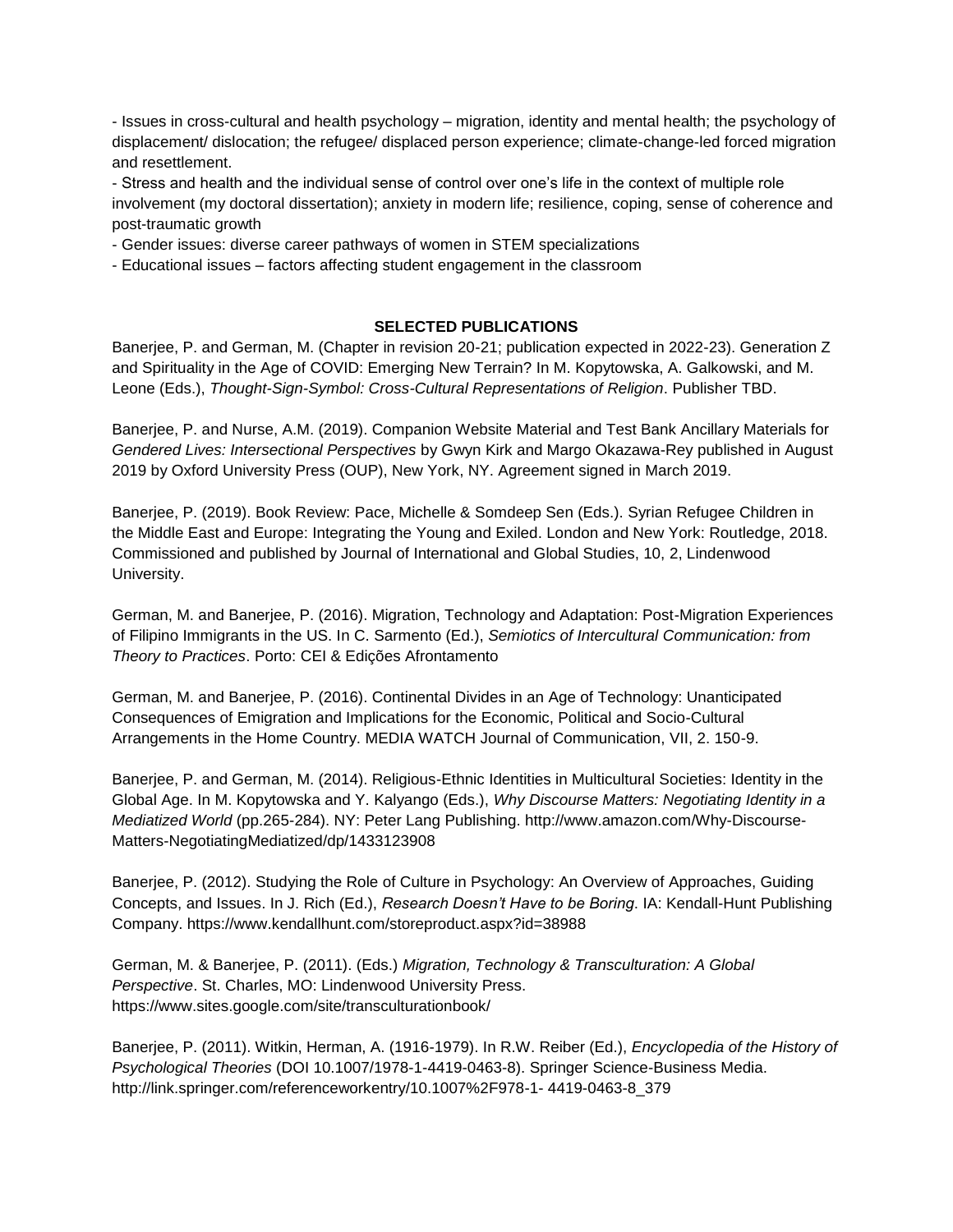Kenney, J. L., & Banerjee, P. (2011). "Would someone say something, please?" Increasing student participation in college classrooms. *Journal on Excellence in College Teaching,* 22 (4), 57-81. http://eric.ed.gov/?id=EJ961229

Kenney, J. L., Banerjee, P. & Newcombe, E. (2010). Developing and Sustaining Positive Change in Faculty Technology Skills: Lessons Learned from an Innovative Faculty Development Initiative. I*nternational Journal of Technology in Teaching and Learning*, 6(2), 89-102. http://www.sicet.org/journals/ijttl/archives.html

Banerjee, P. and German, M. (2010). "Migration and Transculturation in the Digital Age: A Framework for Studying the "Space Between." *Journal of International and Global Studies*, 2(1), 22-35. http://www.lindenwood.edu/jigs/volume2Issue1.cfm

Banerjee. P. (2009) – (book review) The Rediscovery of Apprenticeship: An Age-Old Solution Aligned to 21st Century Needs. A peer-reviewed book review of The Means to Grow Up: Reinventing Apprenticeship as a Developmental Support in Adolescence by Robert Halpern. New York: Routledge, 2009. 230 pp. ISBN 978-0-415-96033-5. \$39.95, Paperback, APA Contemporary Psychology, PsycCritiques Online journal.

Banerjee, P. (2008). Amalgamated Identities: New Phenomenon or New Paradigm? I*nternational Psychology Bulletin,* 12(2), 10-15.

## **SELECTED RECENT CONFERENCE & ACADEMIC PRESENTATIONS**

Banerjee, P. (March, 2021). On Recognizing The Hidden Pandemic: Mental Health in the Time of COVID-19. Poster presented at the Eastern Psychological (EPA) Association's Annual Meeting (virtual).

Banerjee, P. and Swann, T.N. ( March, 2021). On Post-Traumatic Stress/ PTSD and Rumination: Exploring the Implications for COVID19 Territory. Poster presented at the Eastern Psychological (EPA) Association's Annual Meeting (virtual).

Banerjee, P. (2020-present). On Mentoring: Some Ideas and Take-aways. Webex Virtual Workshops for DSU Graduate Student Association Professional Development Series, October 2020-present.

Banerjee, P. (2020). Studying Dislocated Lives: A Comparative Exploration of Established and Emerging Approaches. Paper presented at the virtual conference in June 2020, Eastern Psychological (EPA) Association's Annual Meeting..

Banerjee, P. (2019). Implications of natural catastrophes for psychological functioning and mental health: a qualitative and thematic analysis of the literature on immediate and long-term impact on survivors of Hurricane Katrina. Poster presented at Delaware-CTR Accel Conference, Newark, DE in September 2019.

Banerjee, P. and Scott-Jones, G. (2019). Living with the Lingering Impact of Hurricane Katrina: Resettling Displaced Lives Post-Trauma. 2019 Faculty Research Day, Delaware State University, Dover, DE.

Banerjee, P., Scott-Jones, G., and Pearce, B. C. (2019). Living Displaced Lives Post-Trauma: Hurricane Katrina Edition. Paper presented at the Eastern Psychological (EPA) Association Annual Conference in New York, NY, March 2019.